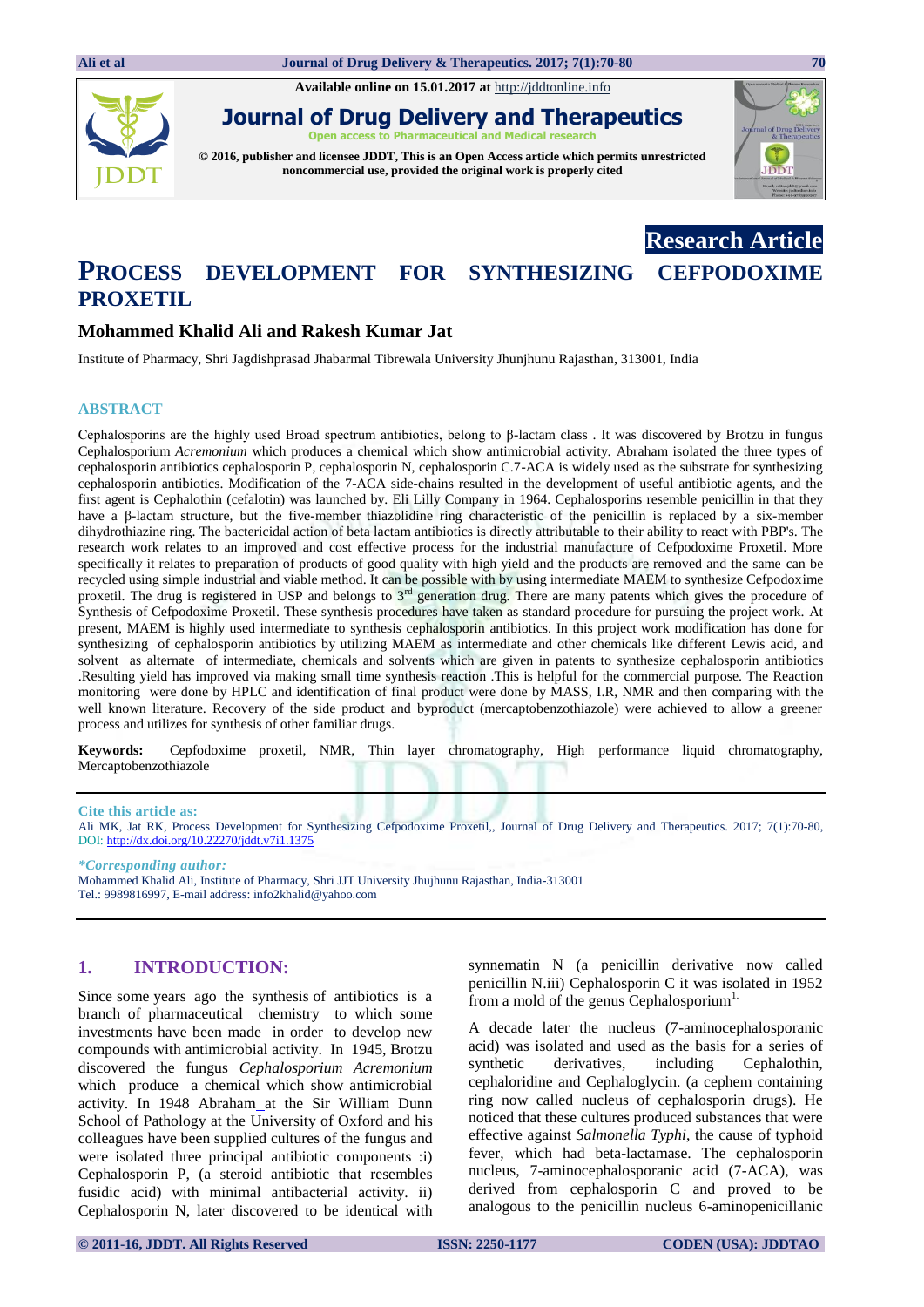acid, but it was not sufficiently potent for clinical use Modification of the 7-ACA side-chains resulted in the development of useful antibiotic agents, and the first agent is Cephalothin (cefalotin) was launched by. Eli Lilly Company in 1964.

The Cephalosporins are a class of β-lactam antibiotics originally derived from Acremonium, which was previously known as "Cephalosporium". Together with cephamycins they constitute a subgroup of β-lactam antibiotics called cephem.  $2,3$  Cephalosporins are among the most important antibiotics. Cephalosporins resemble penicillin in that they have a β-lactam structure, but the five-member thiazolidine ring characteristic of the penicillin is replaced by a six-member dihydrothiazine ring .The dihydrothiazine ring of the cephalosporin provides the molecule with the ability to resist bacterial enzymes; the antibacterial activity emanates from the  $\beta$ lactam ring shared by penicillin and Cephalosporins.<sup>4</sup>

Modifications at position 7 of the cephalosporin nucleus generally affect the antibacterial spectrum, and substitutions at position 3 of the dihydrothiazine ring alter the pharmacokinetics and metabolic parameters of the drug. In an effort to obtain derivatives possessing a broader antibacterial spectrum, greater stability towards lactamases and improved pharmacological properties, modifications of the cephem basic skeleton is required. In cephalosporin nucleus there are two positions available for chemical

manipulation, C3 and C7. A wide variety of amine acylation methods have been used for the production of C7- acylamino derivatives by the use of acyl chlorides, mixed anhydrides, active esters, and carbodiimides to improve pharmacodynamic property . To improve the chemical reactivity of 7-ACA, the solubility in organic solvents is increased by conversion of the carboxylic acid at C4 of 7-ACA into an ester such as tert-butyl dimethylsilyl, benzhydry1,pnitrobenzyl, o-p-methoxybenzyl to improve pharmacokinetic property .

The cephalosporin nucleus can be modified to gain different properties. Cephalosporins are sometimes grouped into "generations" by their antimicrobial properties. The first Cephalosporins were designated first-generation Cephalosporins, whereas, later, more extended-spectrum Cephalosporins were classified as second-generation Cephalosporins. Each newer generation of Cephalosporins has significantly greater Gram-negative antimicrobial properties than the preceding generation, in most cases with decreased activity against Gram-positive organisms. Fourthgeneration Cephalosporins, however, have true broadspectrum activity.5

### **2. MATERIALS & METHODS:**

#### **2.1 Experimental Part**

#### **Synthetic Preparation of Cefpodoxime Proxetil**

*1. Prepration of 7-amino 3-methoxy,3-cephem-4-carboxylic acid from 7-amino cephalosporanic acid.*



- Charged sulfolane 32g in dry four neck round bottom flask and checked moisture.
- Cooled down to  $10^{\circ}$ c and purged 95g boron triflouride gas at 10 to  $25^{\circ}$ c.
- After purging  $BF_3$  added methanol 70 gm at 25 to  $45^0c$ .
- Charged 25 gm 7-ACA at 45 to  $46^{\circ}$ c.
- Raised the temp. to 47 to  $50^{\circ}$ c & stirred the reaction mass till Rx completion.(Rx is monitered by HPLC Method). Its Rx monitoring is shown below.
- After Rx completion poured the Rx mass in to prechilled mixture of 500ml DM water+250 ml MDC+25g NaCl.
- Stirred,settled and separated the aqueous layer.
- Took aqueous layer and charged 900ml MDC.Again sepaerate the aqueous layer & charged again MDC In aqueous layer.
- Stirred,settled and separated out it.
- Collect total organic layer,adjust pH 7.0 to 7.2 with 20% NaOH sol'n
- Stirred the mass 15 min. again left for seperation.
- Collect both aqueous layer & charged 0.5g EDTA at  $15 - 20^0$ c.
- Adjust the pH 1.0 to 1.2 with TEA at 15 to  $20^{\circ}$ c.
- Stirred the Rx mass 30-40 min. at  $15{\text -}20^{\circ}$ c.
- Again TEA added in mixture to adjust the final pH 2.92 to 3.10.
- Again stiirred for few min.at room temp.
- Filtered it & washed with 100ml water & 100 ml methanol.
- Dry it by vaccum pump & proceed in next stage.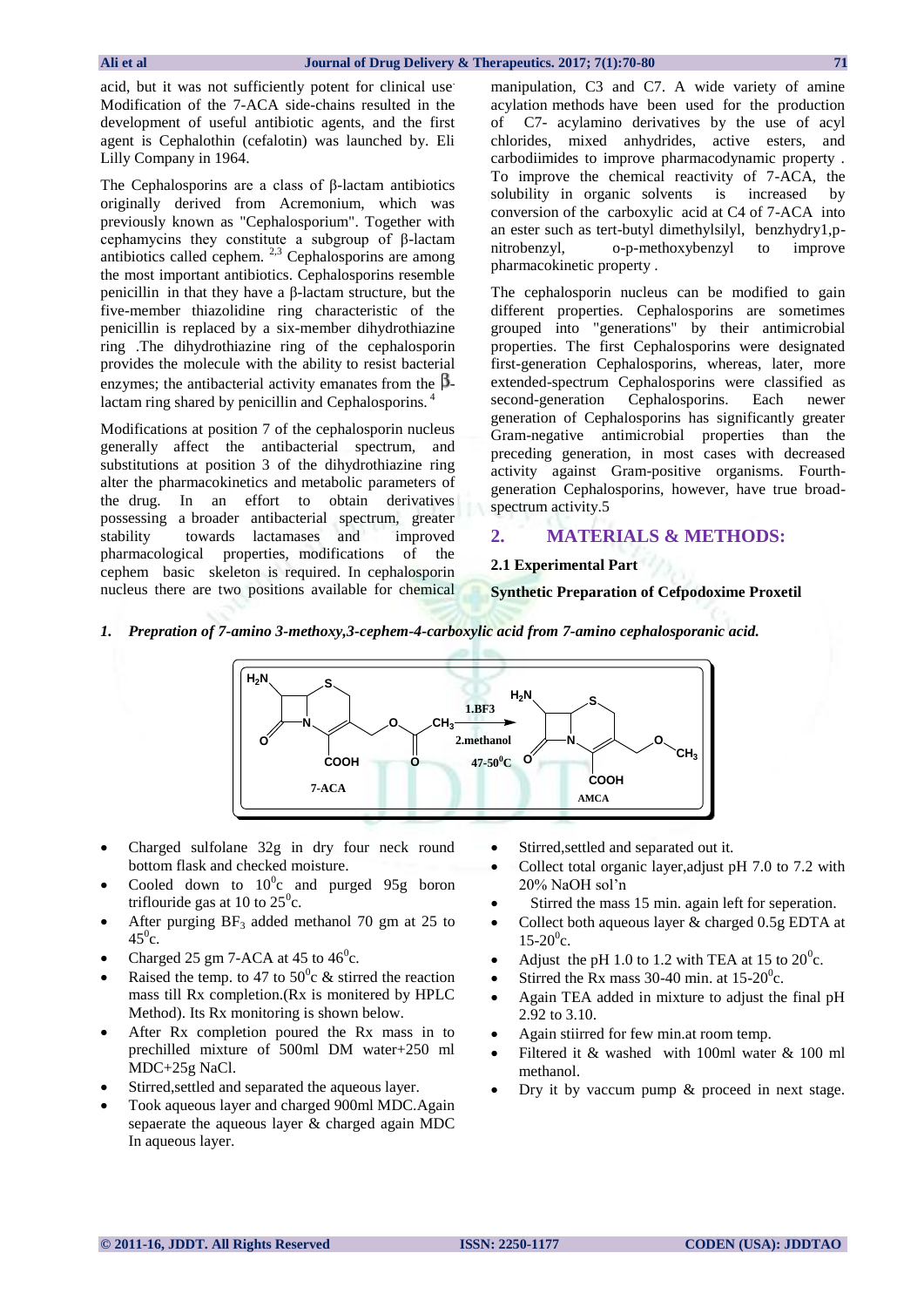*2. Preparation of Cefpodoxime Acid(crude) from 7-AMCA.*



- Charged Methanol 110 ml and wet 7 AMCA at RT
- Cool down to  $10^0$ c, charged MAEM 23 gm at  $10^0$ c and flush with 10 m MeOH.
- Added TEA 7.5 gm slowly In 30 to 45 min. at  $10 12^0$ c
- Stirred reaction mix at  $10-12^{\circ}$ c till reaction completion.
- After reaction completion charged 560 ml DM water and adjusted pH 5.4 to 5.5 with 5% sulphuric acid.
- Cooled down to  $5^0$ c and stirred 20 min.
- Filtered and washed MBT with 50 ml DM water.
- Took clear filtrate and charged 2.5 gm carbon , 0.5 gm hydro and 0.25 gm EDTA.

 *3. Preparation of Side Chain Of Cefpodoxime Proxitil*

• Stirred 30 min. at 20 -25 $\degree$ c.

- Filtered and washed carbon bed with 50 ml DM water.
- Took clear filterate and added 5% sulphuric acid up to haziness at  $25 - 30^0$ c.
- Stirred 30 min. at  $25 30^{\circ}$ c.
- Finally adjusted pH 2.5 with 5% sulphuric acid.
- Cooled down to  $0 5^\circ$ c. and stirred 60 min at 0 - $5^\circ$ c.
- Filtered and washed with  $-(a)$  50 ml DM water o (b) 2\*90 ml Acetone.
- Sucked properly and unloaded the wet material.
- Dried in the TD at 45 to  $50^{\circ}$ c till moisture content less than 1.2% w/w.



- Charged toluene 280 ml at  $25^\circ$ c.
- Charged sodium idide 25.344 gm , potassium bromide 0.225 gm and crown ether 2.8 gm at 25C.
- Raised the temp. up to  $110^{\circ}$ c for azeotropic reflux. Stirred till m.c.  $\leq 0.05\%$  at 110<sup>0</sup>c.
- Charged chloro 25 gm compound at  $100 103^\circ$ c.
- Stirred reaction mix at  $103 105^\circ$ c till reaction completion ( chloro  $\leq 10.0\%$ )
- After reaction completion , cooled down to the reaction mix to  $25 - 30^{\circ}$ c.
- Charged sodium thio sulphate solution (8.44 gm in 56.32 ml DM water).
- Stirred 15 min. settled and seperated organic layer.
- Took organic layer and washed with sodium chloride solution ( 7.80 gm NaCL in 56.32 ml DM water).
- Took organic layer and dried over 16.89 gm sodium sulphate.
- Took organic layer and distilled out toluene under vaccum at  $35 - 40^{\circ}$ c.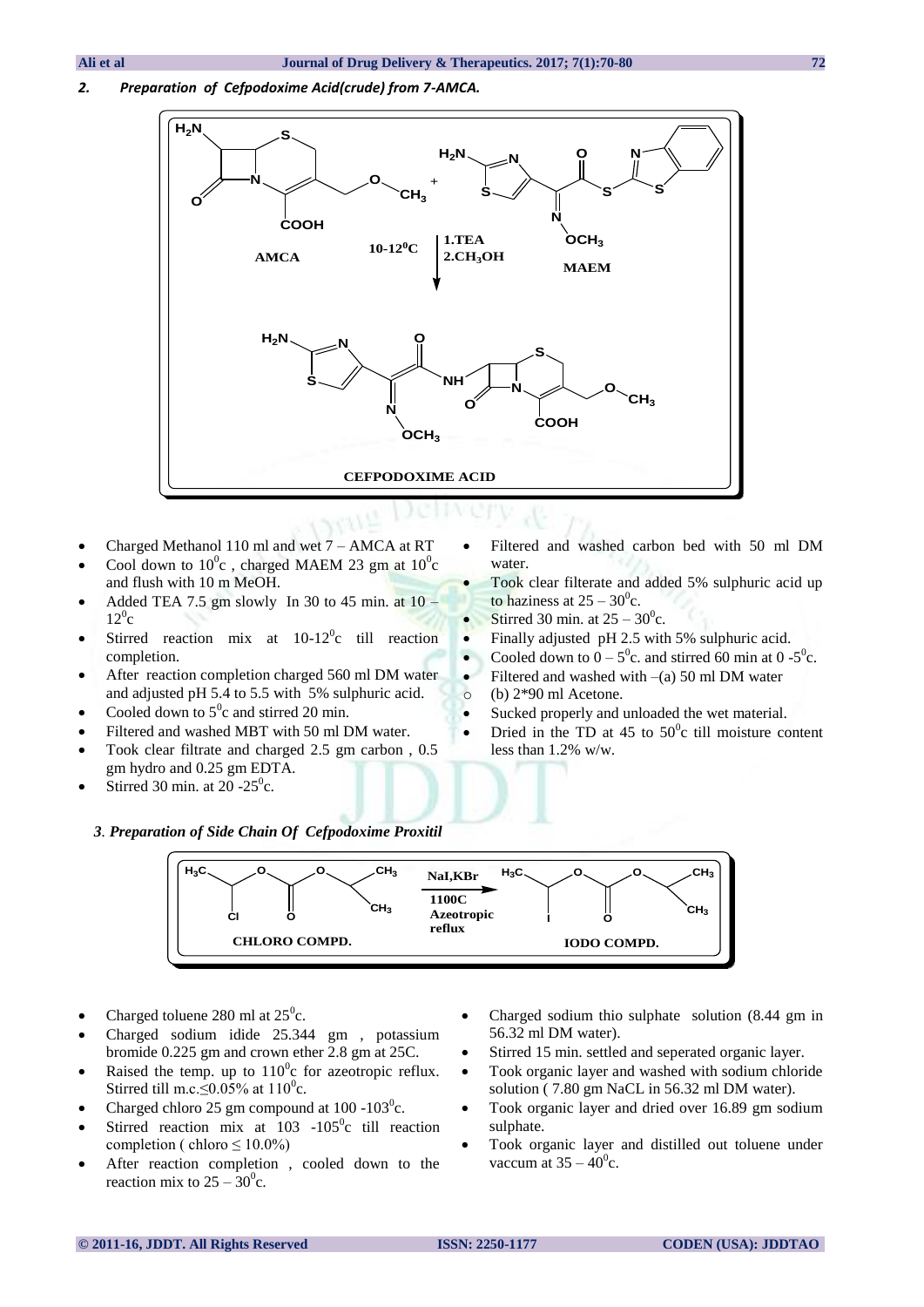*4. Prepration Of Cefpodoxime Proxetil From Cefpodoxime Acid.* 



- Charged DMAC 150ml at  $20-25^\circ$ c.
- Charged CPDA  $30g$  at  $20-25^{\circ}c$ .
- Stirred till clarity at RT.
- Cooled it to -5 to -10<sup>0</sup>c.
- Add DBU 10.67 gm at -5 to  $-10^0$ c.stirred 10 to 20 min.
- Cooled it to -15 to -20 $^{\circ}$ c.Added side chain 21gm at-15 to  $-20^0$ c.
- Stirred Rx mass at -15 to -20 $^{\circ}$ c till Rx completion.
- After Rx completion poured reaction mix.into(6.3g sodium thiosulphate+840ml DM water+285 ml ethyl acetate)sol'n.
- Stirred 15 min. settle and separate the layer.
- Took aqueous layer and extracted with 190ml ethyl acetate.
- Combined both ethyl acetate layer and washed with(192ml DM water+1.52g hydro+9g NaCl+1.86g sodium thio sulphate) solution two times.
- Took ethyl acetate layer , charged 4.5 gm carbon and 0.352 gm EDTA at  $20 - 25^{\circ}$ c.
- Stirred 30 min. at  $20 25^{\circ}$ c. filtered and washed carbon bed with 61 ml ethyl acetate.
- Took clear filtrate and distilled out ethyl acetate under vaccum at  $30 - 35^\circ c$  till  $45.17$  ml remains in RBF.
- Charged 45.17ml methanol and distilled out ethyl acetate and methanol mix. Under vaccum till 45ml remain in RBF.
- Repeated above step.
- Charged 113.99 ml methanol and 17 ml(1:1HCL) Sol'n.
- Stirred 10 min. at 20 -25 $\degree$ c.
- Dispersed reaction mix into 750 ml DM water and maintained the pH  $4 - 4.1$  by 5% ammonia solution at  $25 - 28^{\circ}$ c.
- Stirred 30 min. at  $25 28^\circ$ c
- Cooled down to  $10 15^{\circ}$ c.
- Stirred 60 min.  $10 15^\circ$ c.
- Filtered and washed with 150 ml DM water three times.
- Unloded and dried in hot air oven till M.C. $\leq$ 2.0%.

# **3. RESULTS AND DISCUSSION:**

### *3.1. Physical Parameters*6, 7

The Physical appearances and odors of following compound are:

**Table: 1**

| Compound                                   | Appearances | Color                   | Odors               |
|--------------------------------------------|-------------|-------------------------|---------------------|
| Cefpodoxime Proxetil<br>Crystalline Powder |             | White to lightish brown | Having a faint odor |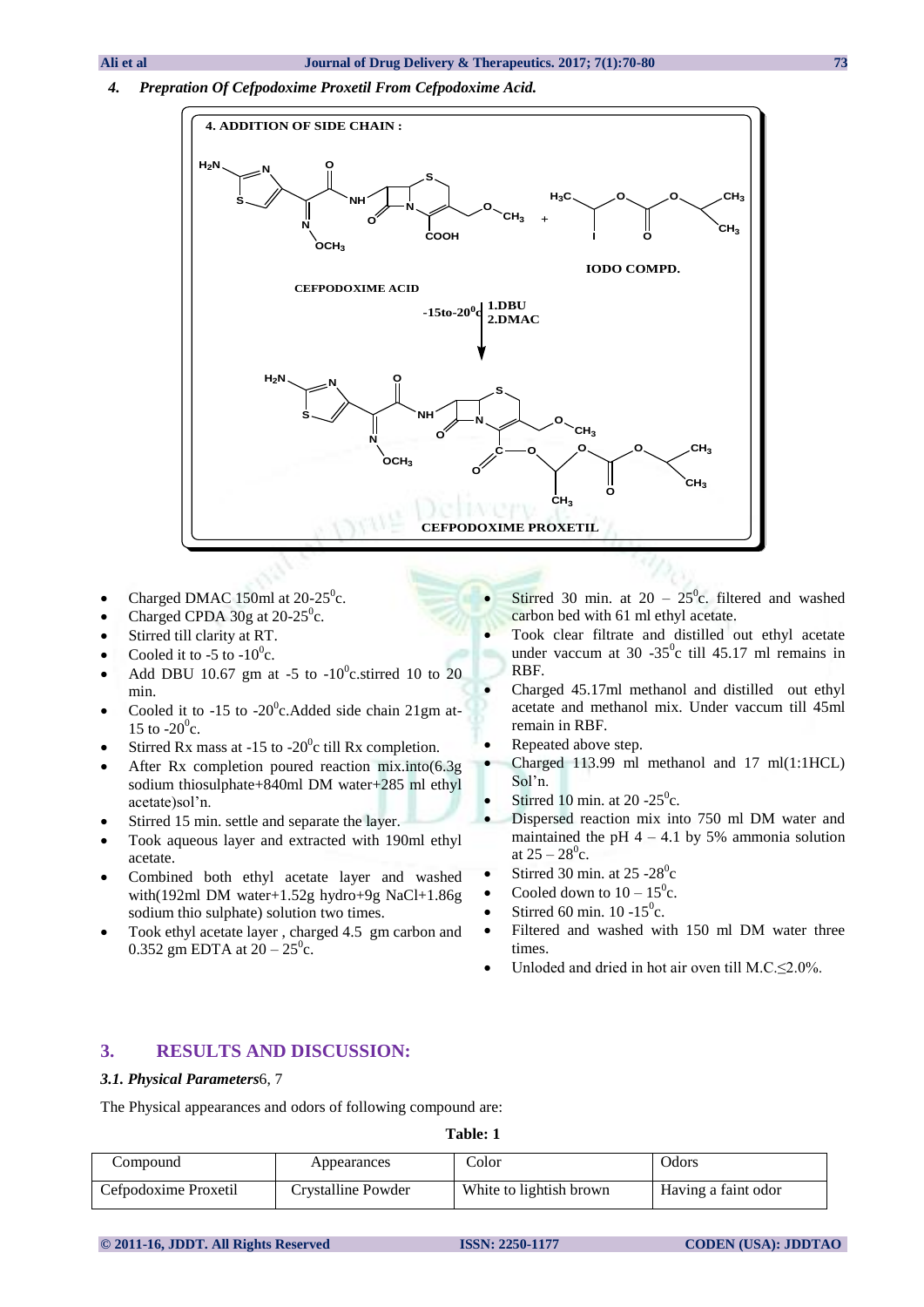### *3.2 Solubility Parameters 8,9*

The solubility of synthesized compound is as follows:

**Table: 2**

| Compound             | Solubility                                                                                                                                  |  |  |
|----------------------|---------------------------------------------------------------------------------------------------------------------------------------------|--|--|
| Cefpodoxime Proxetil | Very slightly soluble in water, Soluble in acetonitrile and in methanol. Freely soluble in<br>dehydrated alcohol Slightly soluble in ether. |  |  |

### *3.3 Determination of Melting Point Range:*

Melting points of the newly synthesized compounds were determined by open capillary method using the melting point apparatus. The melting points of synthesized compounds are given in

| 'able |  |  |
|-------|--|--|
|-------|--|--|

| Compound             | Melting point $(°c)$ |
|----------------------|----------------------|
| Cefpodoxime Proxetil | 111-114              |

# *3.4 HPLC Parameters of Compounds* 10, 11

The retention times of following compounds are as follows:

| s.no           | Compounds            | <b>Retention Time</b> |
|----------------|----------------------|-----------------------|
|                | $7-ACA$              | $6.26 - 6.30$         |
| 2              | <b>AMCA</b>          | 3.80-3.90             |
| 3              | <b>ADCA</b>          | $3.23 - 3.27$         |
| $\overline{4}$ | Chloro Compd.        | 8.51-8.55             |
| -5             | Iodo Compd.          | 10.50-10.55           |
| 6              | <b>MAEM</b>          | 16.70-16.75           |
| 7              | <b>CPDA</b>          | 7.92-7.83             |
| 8              | <b>CPPN-A</b>        | 10.78-10.80           |
|                | <b>CPPN-B</b>        | 9.73-9.80             |
| $\mathbf{Q}$   | Cefpodoxime proxetil | 12.31-12.35           |

# **Table: 4**

### **Spectra Analysis**

### *3.5 I.R of the synthesized compound:*

The functional groups of synthesized compounds can be concluded from the value of I.R spectra, it is also an identification source of the compound:

**Table: 5**

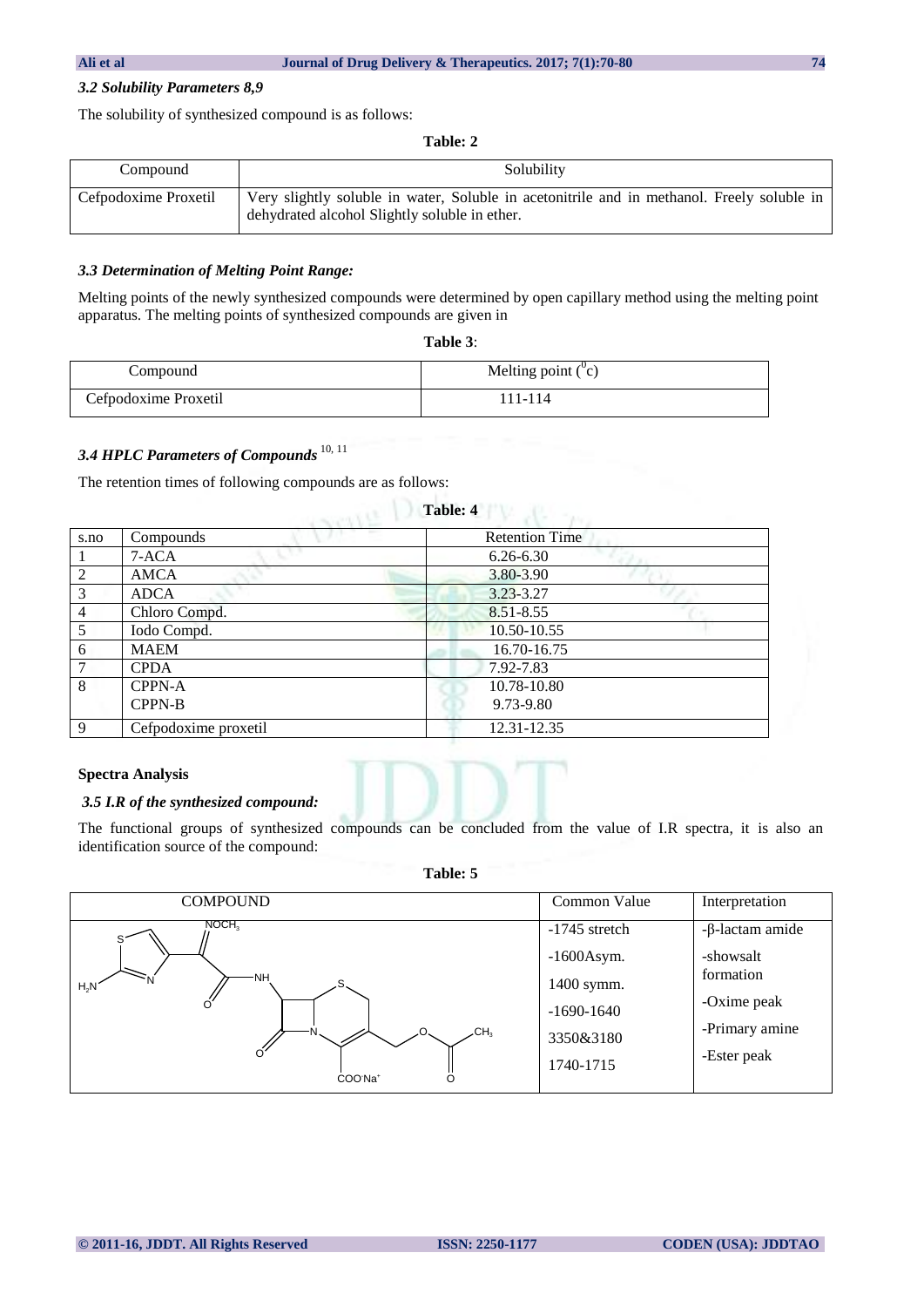*3.6 Interpretation of Mass Spectra of Following Synthesizes Compound:*

#### **Table: 6**

| Compound                      | Molecular Weight | <b>Base Peak</b> | Molecular ion peak |
|-------------------------------|------------------|------------------|--------------------|
| 57.60<br>Cefpodoxime Proxetil |                  | 558.1            | 558.1              |

*3.7 Interpretation of NMR Spectra of following Synthesizes Compound:<sup>12</sup>*

### *Cefpodoxime proxetil:*

H-NMR (DMSO-d6): 9.62 (m, 1H, NHCO), 7.25 (s, 2H, NH2), 6.87 and 6.81 (2q, 1H, OCH(CH3)O), 6.74 (s, 1H, thiazole), 5.85 (m, 1H, H-7), 5.20 (m, 1H, H-6),

4.82 (m, 1H, OCH (CH3)), 4.15 (s, 2H, CH3OCH2), 3.83 (s, 3H, NOCH3), 3.65 and

3.52 AB, q, 2H, H-2), 3.20(s, 3H, CH2OCH3), 1.49 (d, 3H, CH3CH), 1.25 (m, 6H, (CH3)2).

### **These all described data confirms the synthesized drugs.**

### *5.8 Yield of Following Synthesized Products*

The theoretical yield & practical yield are calculated on the basis of substrate i.e In case of CPPN and Cefotaxime, 7- ACA is taken as substrate and &7-ADCA is taken as substrate for Cefetamet. All value of yield are calculates in reference of 50 g substrate.  $T_{\rm re}$  **Departuments** 

| .                    |                   |                 |         |
|----------------------|-------------------|-----------------|---------|
| Compound             | Theoretical yield | Practical vield | % vield |
| Cefpodoxime Proxetil | $102.45$ gm       | 86.96gm         | 84.89   |
|                      |                   |                 |         |

# **CONCLUSION:**

The use of MAEM as starting material for preparing cefpodoxime Proxetil, allowed to obtain better yields for the synthesis of these antibiotics. Previous esterification of the chloroacetylated derivative followed by cleavage of the chloroacetyl protective group, allowed to eliminate the drawbacks of the classic pathways of synthesis, especially the final purification of cefpodoxime Proxetil by column chromatography. Moreover, the utilization of MAEM allows diminish the production cost of the final product. The reaction time has been reduced by lowering the time for acylation. The overall yield has been increased to 91% with good. Recovery of the byproduct (mercaptobenzothiazole) was achieved to allow a greener process.

# **ACKNOWLEDGMENT:**

The author thankful to Deepika Khurana for providing opportunity of research work, providing necessary chemicals, instruments and additional help for free of cost.

# **REFERENCES:**

- 1. Todd, W. M.; Cefpodoxime proxetil: a comprehensive review Int. J. Antimicrobial Agents, 4, 1994, 37-62.
- 2. Bayer T, Zhou W, Holzhauer K, Schiigerl K.: Investigations of cephalosporin C production in an airlift tower loop reactor. Appl Microbiol Biotechnol, 1989; 30:26\_/33.
- 3. Heim J, Shen YQ, Wolfe S, Demain AL.: Regulation of isopenicillin N synthetase by carbon source during the fermentation of cephalosporium acremonium. Appl Microbiol Biotechnol 1984; 19:232;/6.
- 4. Dollery, C. (1999) Therapeutic drugs. Churchill. 3rded, Livingstone, Edinburgh.
- 5. Cephalosporins and Penicillin, Chemistry and Biology. Edited by E. H. Flynn, Academic Press, New York and London, 84, 1972.
- 6. Muthadi, F.J.; Hassan, M. A.; Florey, K.; (Ed.) Analytical Profiles of Drug Substances, Academy Press, New York, vol. 11, 1982, 159.
- 7. United States XXII Pharmacopeia, the United States Pharmacopeia Convention Inc., 12601 Twin brook Parkway, Rockville, MD 20852, 1990, 249-250.
- 8. Indian Pharmacopeia, Ministry of health and family welfare, Govt. of India, New Delhi; controller of publication, 2nd ed, 1996, A-740
- 9. Indian Pharmacopeia, Ministry of health and family welfare, Govt. of India, New Delhi; controller of publication, 4th ed, 1996, A-54
- 10. Camus F, Deslandes A, Harcouet L, Farinotti R. High-performance liquid chromatographic method for the determination of cefpodoxime levels in plasma and sinus mucosa. J Chromatogr B Biomed Appl. 1994 Jun 17;656(2):383–388.
- 11. R. P. Kotkar, A. A. Shirkhedkar and S. J. Surana, Int. J. Res. Pharm. Biomed. Sci., 3, 156-163 (2012).
- 12. Mills, T. J.; Roberson, C.; Instrumental Data for Drug Analysis, second ed., vol. 1, Elsevier, Amsterdam, 1987, 367.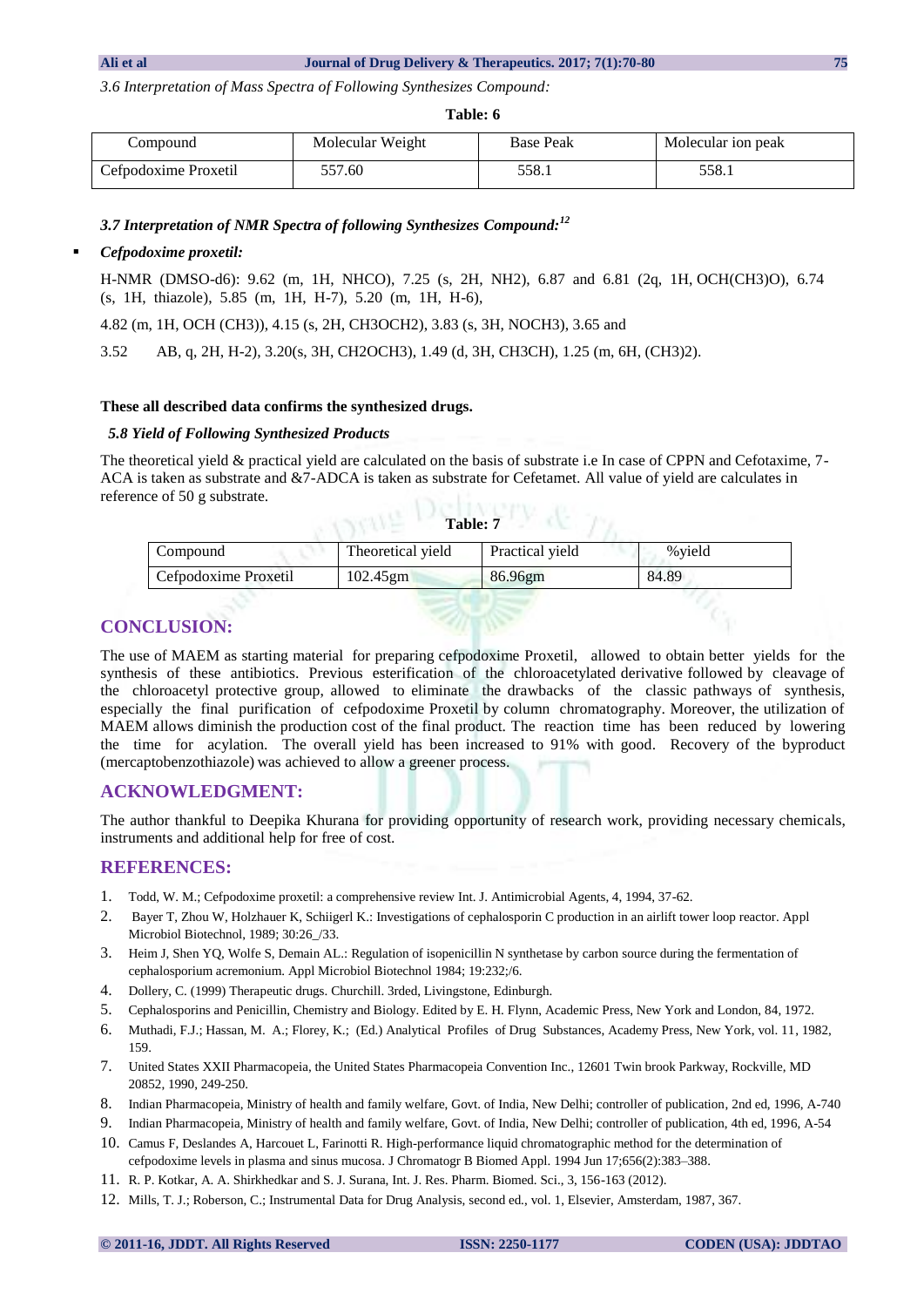## **Table 1.1: List of Chemicals Used In Isolation Process**

| Chemical Name              | Grade                             | Company                              |
|----------------------------|-----------------------------------|--------------------------------------|
| <b>ACETONE</b>             | B<br>(For Synthesis)              | <b>SPECTROCHEM</b>                   |
| <b>TEA</b>                 | (For Synthesis)<br>$\overline{A}$ | Qualigens Fine Chemicals, Mumbai     |
| <b>BSA</b>                 | $\overline{A}$<br>(For Synthesis) | <b>ALDRICH</b>                       |
| ETHYL ACETATE              | $\overline{A}$<br>(For Synthesis) | <b>SPECTROCHEM</b>                   |
| <b>SULFOLANE</b>           | (For Synthesis)<br>$\mathbf{A}$   | S.D Fine Chemicals, Mumbai           |
| <b>METHANOL</b>            | $\overline{B}$<br>For Synthesis)  | <b>SPECTROCHEM</b>                   |
| 7ACA                       |                                   | <b>SANDOZ</b>                        |
| <b>SULPHURIC ACID</b>      | B<br>(For Synthesis)              | <b>SPECTROCHEM</b>                   |
| <b>MDC</b>                 | B<br>(For Synthesis)              | <b>SPECTROCHEM</b>                   |
| <b>THF</b>                 | $\overline{B}$<br>For Synthesis)  | <b>SPECTROCHEM</b>                   |
| <b>EDTA</b>                | B<br>For Synthesis)               | <b>SPECTROCHEM</b>                   |
| <b>MAEM</b>                |                                   | <b>SANDOZ</b>                        |
| <b>CARBON</b>              | A                                 | <b>SPECTROCHEM</b>                   |
| <b>SODIUM IODIDE</b>       | $\overline{A}$<br>(For Synthesis) | <b>MERCK</b>                         |
| POTASSIUM BROMIDE          | $\overline{B}$<br>For Synthesis)  | <b>MERCK</b>                         |
| <b>SODIUM THIOSULPHATE</b> | $\overline{B}$<br>For Synthesis)  | <b>ALDRICH</b>                       |
| <b>TOLUENE</b>             | $\mathbf{A}$<br>(For Synthesis)   | <b>SPECTROCHEM</b>                   |
| <b>CROWN ETHER</b>         | $\overline{A}$<br>(For Synthesis) | <b>ALDRICH</b>                       |
| CHLORO COMPD.              | $\overline{B}$<br>For Synthesis)  | <b>SPECTROCHEM</b>                   |
| <b>SODIUM SULPHATE</b>     | $\overline{B}$<br>For Synthesis)  | <b>SPECTROCHEM</b>                   |
| <b>AMMONIA</b>             | B<br>(For Synthesis)              | <b>SPECTROCHEM</b>                   |
| SODIUM HYDROXIDE           | (For Synthesis)<br>B              | <b>Qualigens Fine</b>                |
|                            |                                   | Chemicals, Mumbai                    |
| <b>DMAC</b>                | B<br>(For Synthesis)              | <b>SPECTROCHEM</b>                   |
| Hydrochloric Acid          |                                   | Central Drug House (p)ltd. New Delhi |
| Ortho-phosphoric acid      | A<br>(HPLC grade)                 | <b>ALDRICH</b>                       |
| 7-ADCA                     | (HPLC grade)<br>$\mathbf{A}$      | <b>SANDOZ</b>                        |
| Sodium ethyl Hexonate      | $\overline{B}$<br>For Synthesis)  | Central Drug House (p)ltd. New Delhi |
| Dimethyl formamide         | $\mathbf{A}$<br>(For Synthesis)   | <b>SPECTROCHEM</b>                   |

# **Table 1.2: List of Chemicals Used In TLC and HPLC analysis**

| Si. No.        | <b>Name of Chemicals</b> | <b>Grade of chemicals</b> |
|----------------|--------------------------|---------------------------|
|                | Chloroform               | HPLC grade, Merck         |
| $\mathfrak{D}$ | Toluene                  | AR grade, Merck           |
| 3              | Methanol                 | HPLC grade, Merck         |
|                | Acetonitrile             | HPLC grade, Merck         |
|                | Formic acid              | AR grade, Merck           |
| 6              | Glacial acetic acid      | AR grade, Merck           |
|                | Acetone                  | HPLC grade, Merck         |
| 8              | Ethyl acetate            | AR grade, Merck           |
| Q              | Water for HPLC           | HPLC grade, Merck         |

**4.4 NMR SPECTRA OF CEFPODOXIME PROXETIL**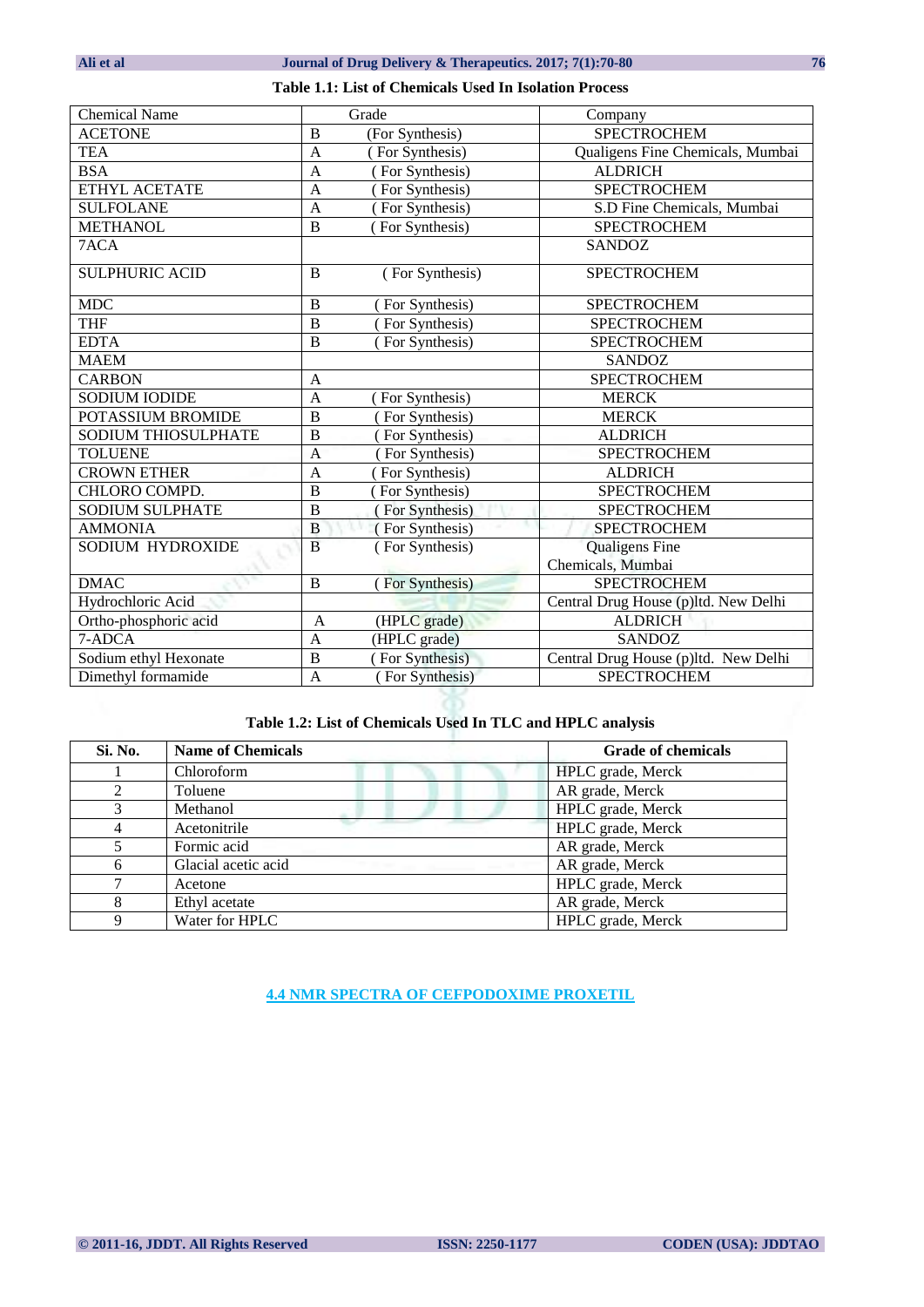

**Spectrum**

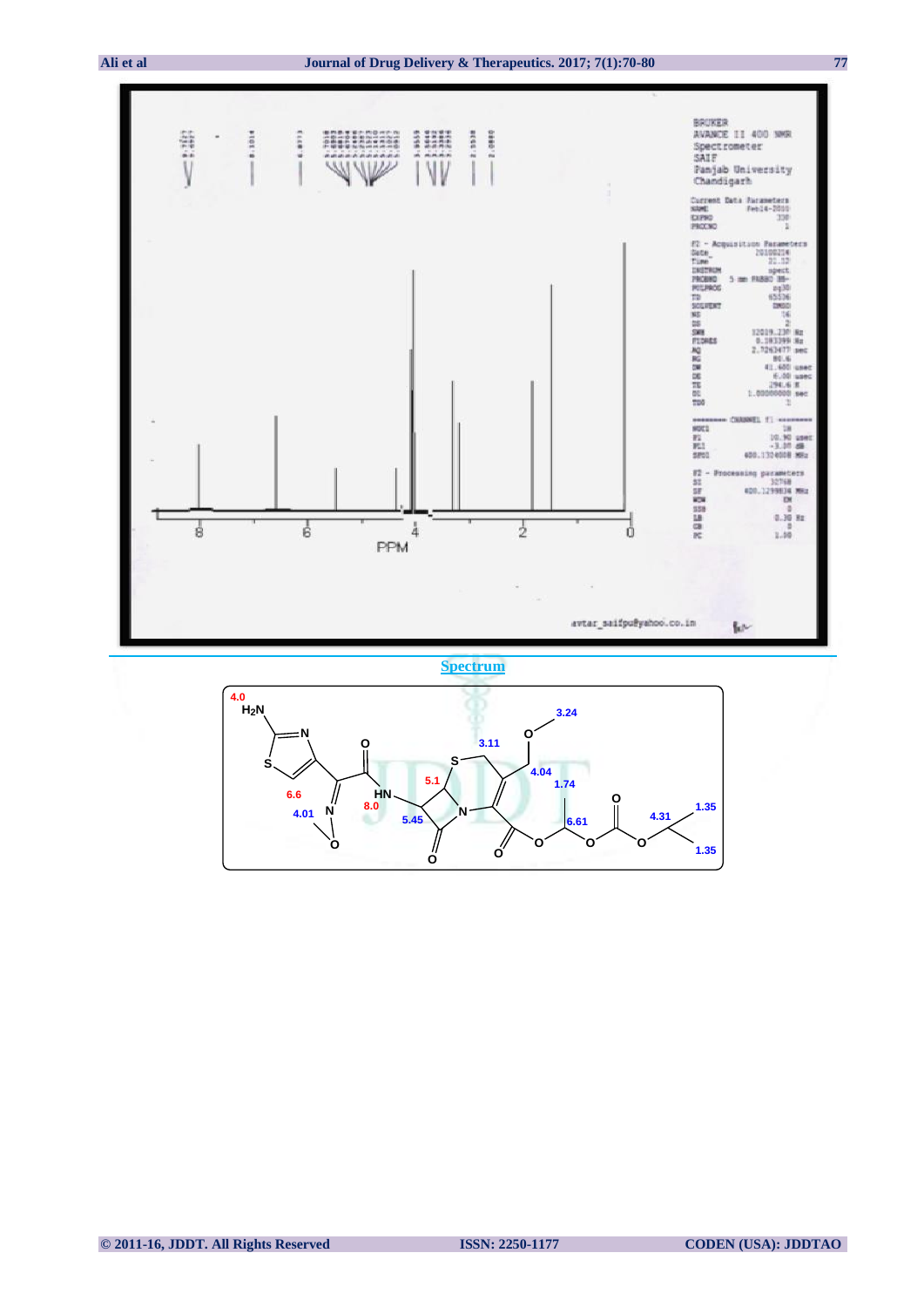| Ali et al                           |       |                | 78<br>Journal of Drug Delivery & Therapeutics. 2017; 7(1):70-80 |
|-------------------------------------|-------|----------------|-----------------------------------------------------------------|
| Protocol of the H-1 NMR Prediction: |       |                |                                                                 |
|                                     |       |                |                                                                 |
| Node                                | Shift | Base + Inc.    | Comment (ppm rel. to TMS)                                       |
| CH                                  | 6.6   | 7.41           | thiazole                                                        |
|                                     |       | $-0.85$        | 1 -N from 2-thiophene                                           |
|                                     |       | د:             | 1 unknown substituent(s) from 3-thiophene                       |
|                                     |       | $\ddot{\cdot}$ | 1 unknown substituent (s) from 3-furan                          |
|                                     |       |                | -> 1 increment(s) not found                                     |
| NH <sub>2</sub>                     | $4.0$ | 4.00           | aromatic C-NH                                                   |
| ΝH                                  | 8.0   | 8.00           | sec. amide                                                      |
| CH                                  | 5.45  | 3.08           | propiolactam                                                    |
|                                     |       | 2.10           | 1 alpha -N-C=O from methine                                     |
|                                     |       | 0.27           | 1 beta -SR from methine                                         |
|                                     |       | $\ddot{\cdot}$ | 1 unknown substituent (s)                                       |
| CH                                  | 5.1   | 3.42           | propiolactam                                                    |
|                                     |       | 1.04           | 1 alpha -SR from methine                                        |
|                                     |       | 0.62           | 1 beta -N-C=O from methine                                      |
|                                     |       | $\dot{\cdot}$  | 1 unknown substituent (s)                                       |
|                                     |       | $\overline{?}$ | 1 -R from N-CHx                                                 |
|                                     |       |                | $\Rightarrow$ 1 increment(s) not found                          |
| CH2                                 | 3.11  | 1.37           | methylene                                                       |
|                                     |       | 0.63           | 1 alpha $-C=C$                                                  |
|                                     |       | 1.11           | 1 alpha -S-C                                                    |
| CH                                  | 6.61  | 1.50           | methine                                                         |
|                                     |       | 0.17           | $1$ alpha $-C$                                                  |
|                                     |       | 4.94           | 2 alpha $-0-C=0$                                                |
| CH <sub>3</sub>                     | 1.74  | 0.86           | erapemics<br>methyl                                             |
|                                     |       | 0.44           | 1 beta $-OC (=O) - C=C$                                         |
|                                     |       | 0.44           | 1 beta $-OC (=O)$                                               |
| CH                                  | 4.31  | 1.50           | methine                                                         |
|                                     |       | 0.34           | 2 alpha $-C$                                                    |
|                                     | 1.35  | 2.47<br>0.86   | 1 alpha $-O-C=O$<br>methyl                                      |
| CH <sub>3</sub>                     |       | 0.44           | 1 beta $-OC (=O)$                                               |
|                                     |       | 0.05           | 1 beta $-C$                                                     |
| CH3                                 | 1.35  | 0.86           | methyl                                                          |
|                                     |       | 0.44           | 1 beta $-OC (=O)$                                               |
|                                     |       | 0.05           | $1 \text{ beta } -C$                                            |
| CH2                                 | 4.04  | 1.37           | methylene                                                       |
|                                     |       | 0.63           | 1 alpha $-C=C$                                                  |
|                                     |       | 2.04           | 1 alpha $-O-C$                                                  |
| CH <sub>3</sub>                     | 3.24  | 0.86           | methyl                                                          |
|                                     |       | 2.38           | 1 alpha $-0-C$                                                  |
| CH <sub>3</sub>                     | 4.01  | 0.86           | methyl                                                          |
|                                     |       | 3.15           | 1 alpha -0-N=C                                                  |

**MASS SPECTRA OF CEFPODOXIME PROXETIL**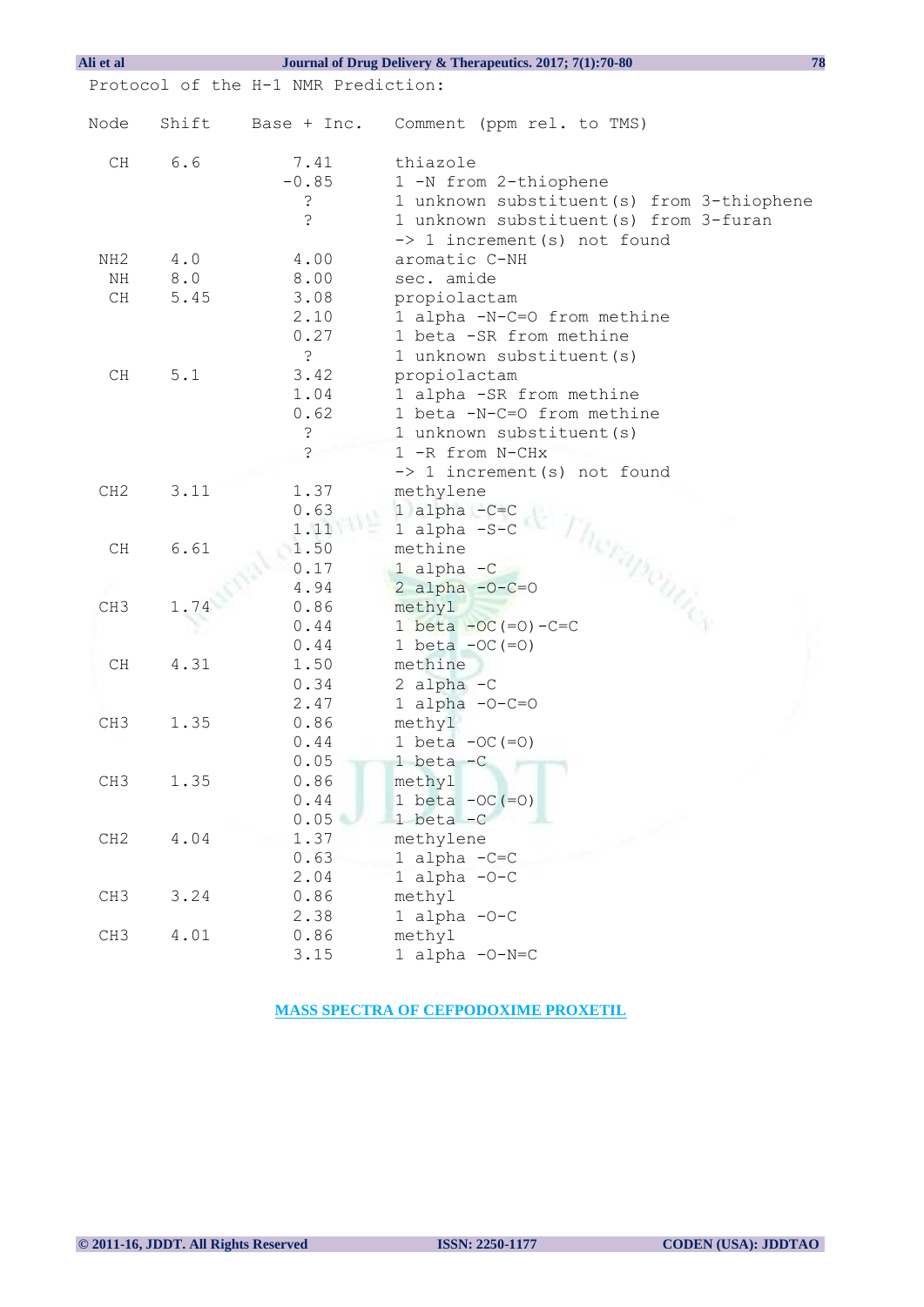

**Spectrum**